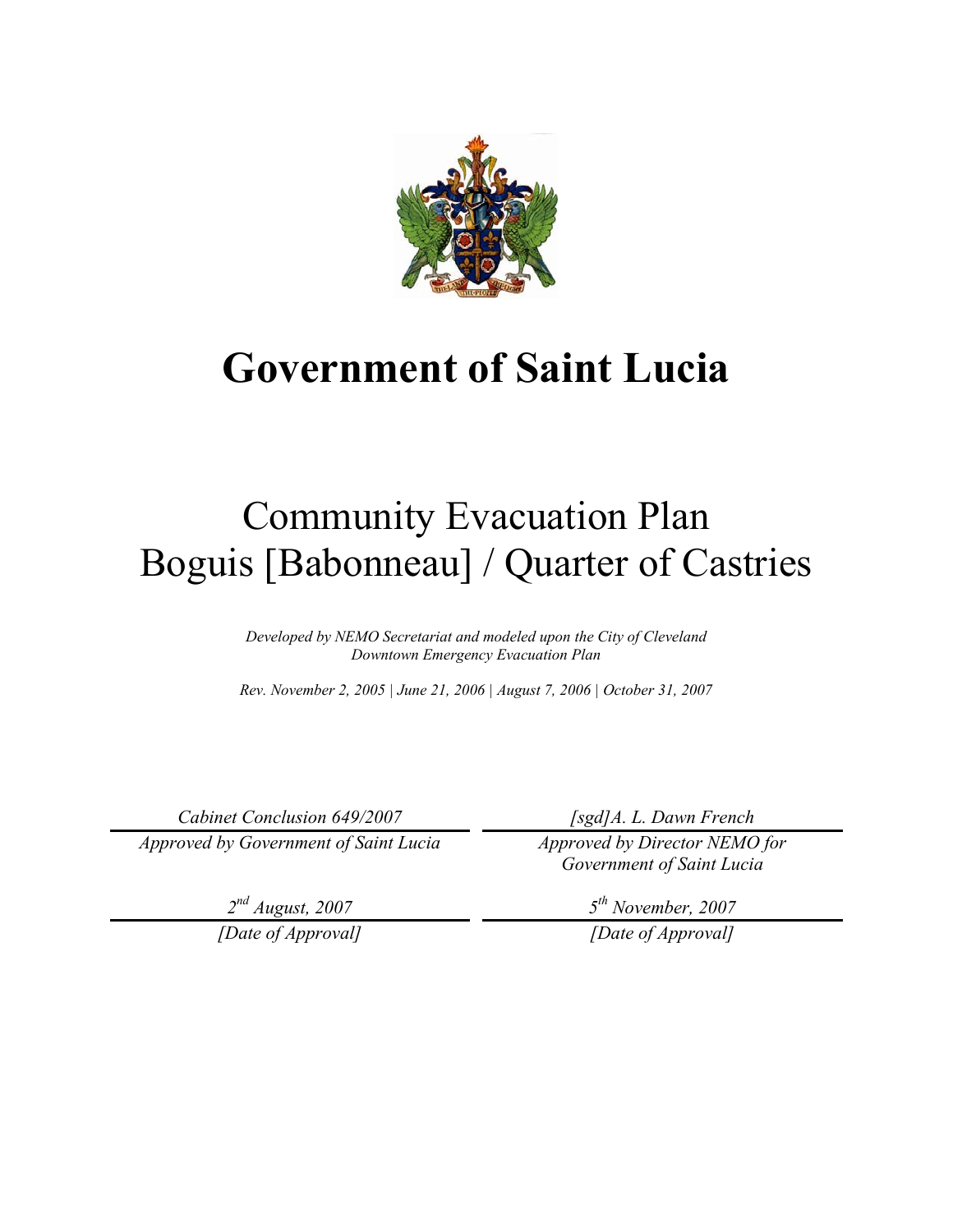### **EMERGENCY NUMBERS**

| <b>Name/Post</b>                                                       | <b>Work Phone</b> | <b>Home Phone</b> | <b>Cell Phone</b> |
|------------------------------------------------------------------------|-------------------|-------------------|-------------------|
| Fire/Ambulance                                                         |                   | $9 - 1 - 1$       |                   |
| [Emergency Number]                                                     |                   |                   |                   |
| Police [Emergency Number]                                              |                   | $9 - 9 - 9$       |                   |
| Commander - Marine Police                                              | 452-2595          | N/A               | N/A               |
| <b>POLICE: Station Commander</b><br><b>LOCATION</b>                    |                   |                   |                   |
| <b>FIRE Station Commander</b><br><b>LOCATION</b>                       |                   |                   |                   |
| Administrator<br>Gros Islet Polyclinic [If Applicable]                 | 4509661           | N/A               | N/A               |
| Administrator:<br><b>NAME OF HOSPITAL</b>                              |                   |                   |                   |
| <b>Accident and Emergency</b><br>Department<br><b>NAME OF HOSPITAL</b> |                   |                   |                   |
| <b>Health Centre</b>                                                   |                   |                   |                   |
| Spouse:                                                                |                   |                   |                   |
| Doctor:                                                                |                   |                   |                   |
| School:                                                                |                   |                   |                   |
| School:                                                                |                   |                   |                   |
| School:                                                                |                   |                   |                   |
|                                                                        |                   |                   |                   |
|                                                                        |                   |                   |                   |
| Dawn French<br>Director NEMO                                           | 452-3802          | N/A               | 484-9860          |
| Julian Du Bois<br>Deputy Director NEMO                                 | 452-3802          | N/A               | 485-3877          |
| Terrencia Gaillard<br>Director General<br>Saint Lucia Red Cross        | 452-5582          | N/A               | N/A               |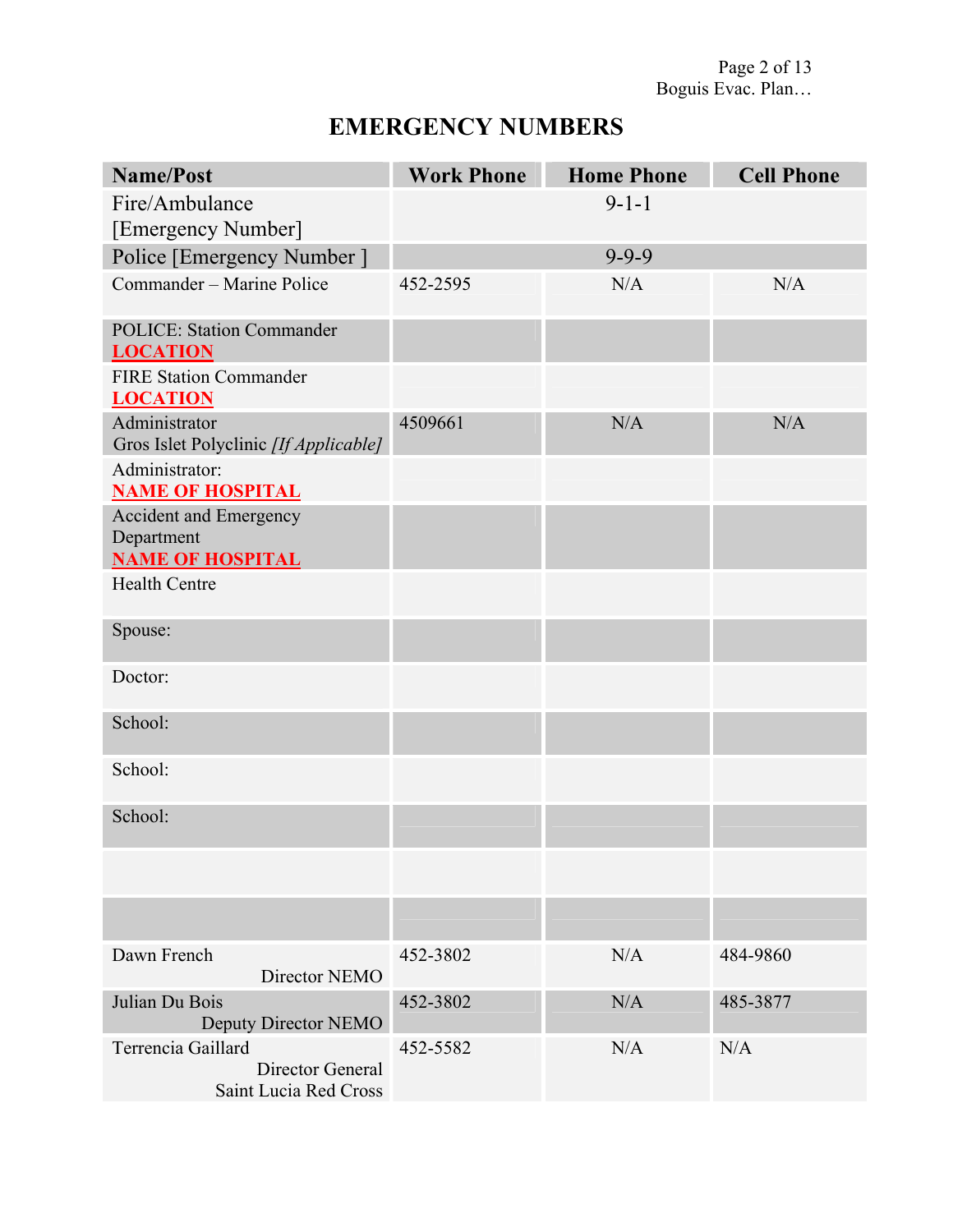#### BOGUIS Emergency Evacuation Plan

#### **INTRODUCTION**

The National Emergency Management Organisation, together with the Babonneau Disaster Committee and the Community of Boguis, produced this plan to evacuate the vast majority of the workforce, residents and visitors in times of emergency. The map below indicates the different areas. The following guidelines and concepts define the scope of the evacuation plan.

#### **PROFILE**

Boguis is small community found to the northwest of Babonneau hosting a small population of approximately 1100 persons. The geographical area mentioned is located between two communities, namely La Guerre and Des Barras.

In October 1998 the community was affected by a slow moving landslide. Twelve house holds were affected and the Health Centre destroyed. When a in the same month a Tropical Wave Saint Lucia threatened it became necessary to evacuate the community of Boguis.

In February 2007 The Ministry of works constructed a new bridge in Boguis, Babonneau. The initiative which started in October of 2006 was part of the second disaster management project, and was commissioned in response to the many cries of residents, in negotiating access to their

homes, especially when it rained. The official handing over ceremony took place in November 2007.

#### **ALERTS**

There must be a trigger for an evacuation and this is based on internationally accepted alerts. Early warning systems are in place in Saint Lucia for various hazards:

#### Hurricanes **Storm Warnings:**

When winds are expected to affect the island within 24 hours

#### **Hurricane Watch:**

When there is a threat of hurricane conditions affecting the island within 24 – 36 hours

#### **Hurricane Warnings:**

When hurricane conditions are expected to affect the island within 24 hours.

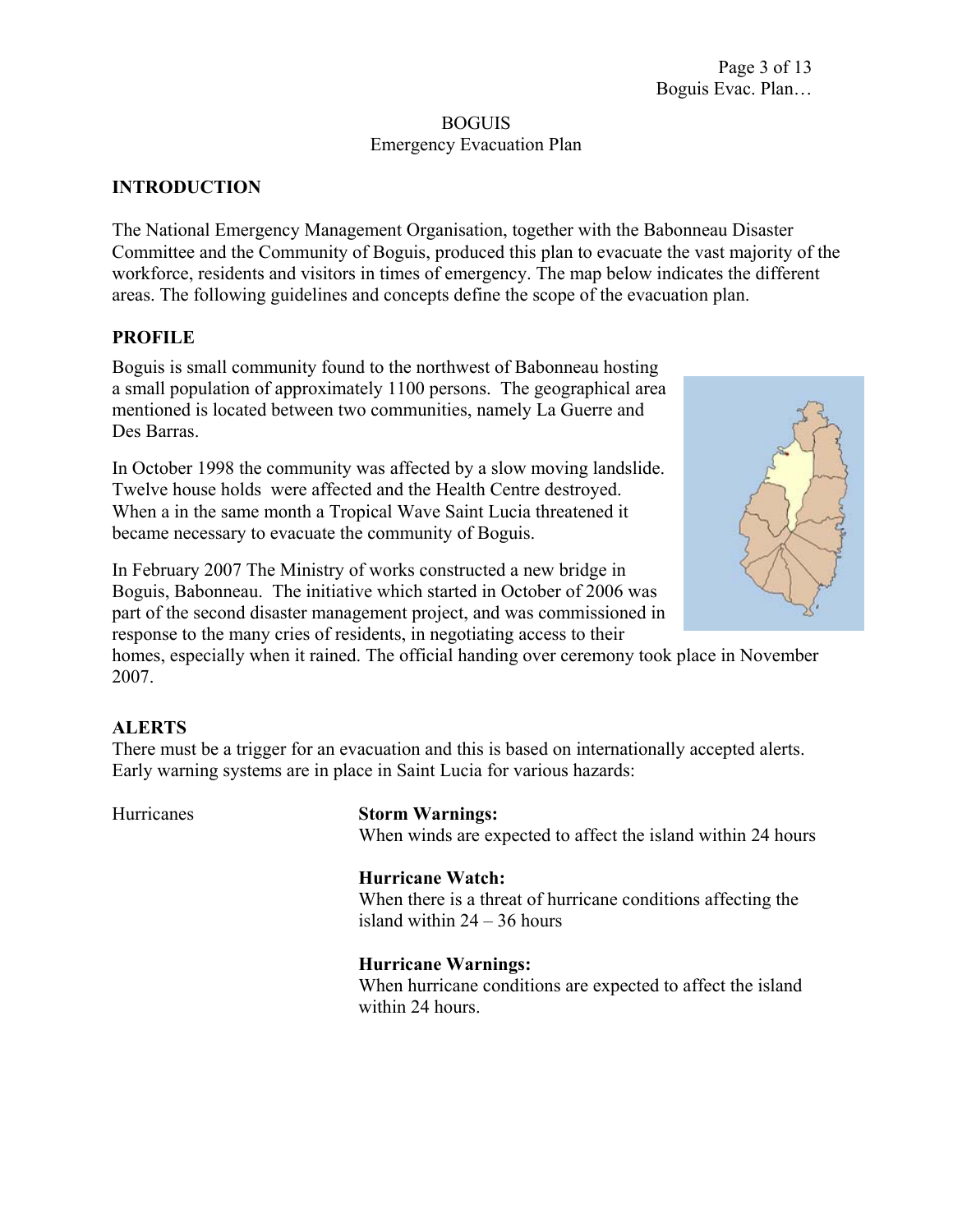#### Volcano *GREEN :*

Volcano is quiescent, seismic and fumarolic (steam vent) activity are at or below the historical level at this volcano. No other unusual activity has been observed.

#### *YELLOW:*

Volcano is restless; or fumarolic activity or both are above the historical level at this. Volcano or other unusual activity has been observed (this activity will be specified at the time that the alert level is raised).

#### *ORANGE*

Highly elevated level of seismicity or fumarolic activity or both, or other highly unusual symptoms. Eruption may occur with less than 24 hours-notice.

#### *RED*

Eruption is in progress or may occur without further warning.

#### **SCENARIOS**

There is the temptation to believe that an evacuation order may be used only in the case of an approaching Storm/Hurricane. Hazard analysis and experience have confirmed that Saint Lucia is at risk from numerous hazards, both natural and technological, below are a few scenarios that that may require an evacuation order:

#### FLOOD

[Source: Saint Lucia National Flood Plan]

Normally, the idea we have of floods is one of a slow-growing ravine flood that lasts for weeks or months: we think of the Nile or the Mississippi river. In Saint Lucia floods are totally different: they are flash floods, they have a rapid onset and they last for one day.

#### LANDSLIDE

[Source: Saint Lucia Landslide Response Plan]

There are three possible scenarios (types of landslide) under consideration in Saint Lucia:

- Rapid Onset as occurred in 1938 at Ravine Poisson;
- Slow Onset as occurred in 1999 at Black Mallet/Maynard;
- Sink holes as occurred in 2004 at Tapion;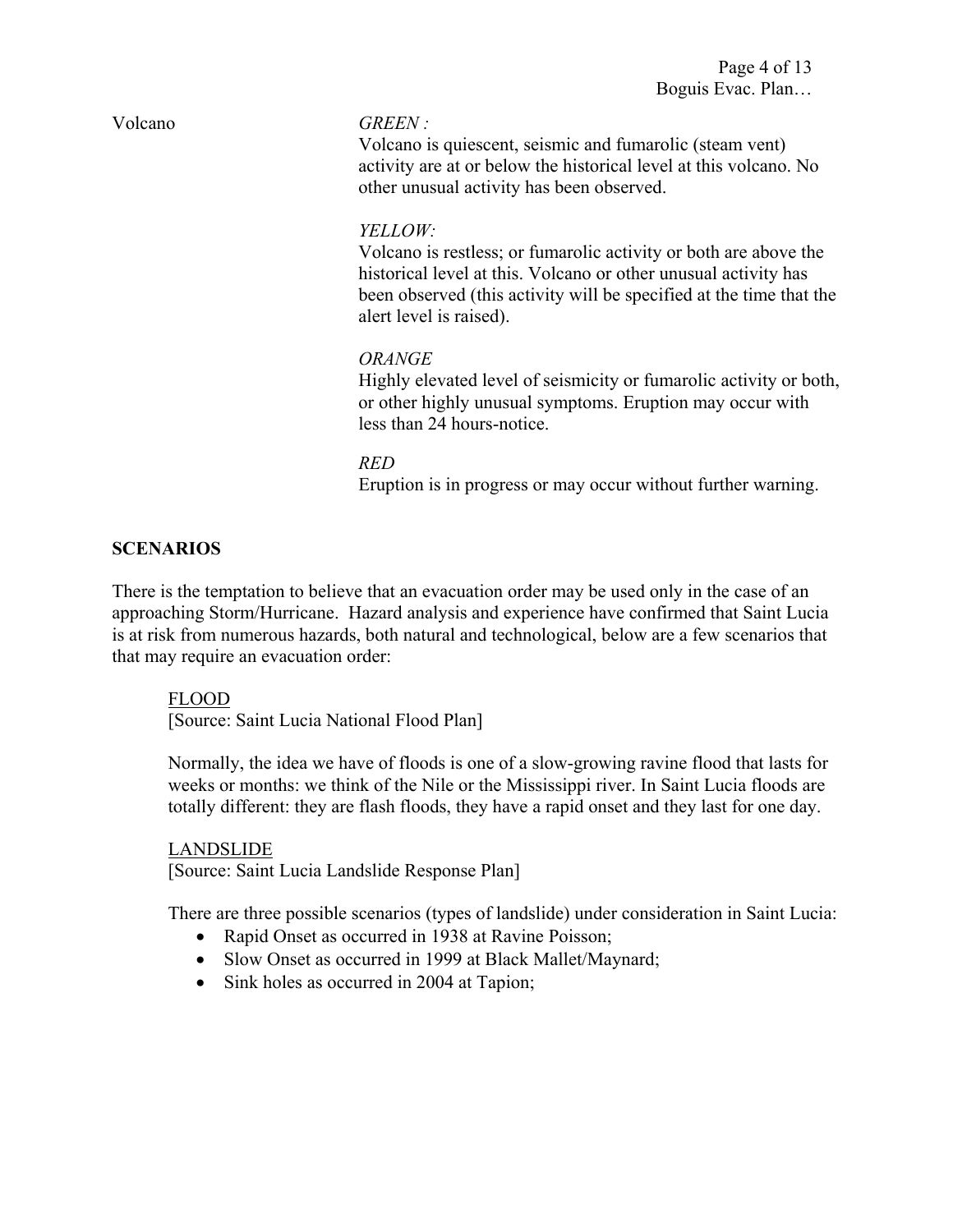#### VOLCANIC ERUPTION

[Source: Saint Lucia Volcanic Eruption Response Plan]

There are four possible scenarios (types of eruptions) under consideration in Saint Lucia:

- A phreatic (steam) or hydrothermal eruption from the Sulphur Springs area;
- A small explosive magmatic eruption forming an explosion crater in the Belfond area;
- An effusive magmatic dome-forming eruption within the Qualibou Caldera and
- A large explosive magmatic eruption from either the Central Highlands or from within the Qualibou Caldera.

#### HAZARDOUS MATERIALS [HazMat] SPILL

[Source: Hazardous Materials Response Plan]

Incidents can occur in any phase of the Haz-Mat management: packaging, storing, importation, transportation, use, reuse, production, and/or disposal of hazardous substances. In any case the response should be given to the particular conditions set by the substance involved and the incident itself.

#### **EVACUATION ORDERS**

Residents of the community shall be informed of an evacuation order via the press and by the Babonneau District Disaster Committee. The evacuation orders are supported by the Disaster Management Act of 2006, once signed by the Governor General.

Evacuation is the emergency response activity by which emergency response organisations remove vulnerable elements from the scope of impact of a specific hazard, until the duration of the impact finishes and there is no longer any danger to return to the area where the vulnerable elements originally were.

There are three types of evacuation

#### **1. Precautionary Evacuation Order:**

This evacuation order is issued when it is believed that a hazard has a high probability of posing in a significant threat to people living in the areas at risk. Citizens are encouraged to leave the danger area; however the decision to evacuate will be theirs. It will be issued when the probability of impact by the hazard is high and the vulnerability of the residents is great. [*E.g. Black Mallet and Maynard Hill was evacuated as Tropical Storm Chantal approached*.]

It is directed at persons in high risk areas such as:

- a. Coastal Areas
- b. Hill Sides
- c. River Banks or
- d. Aboard Boats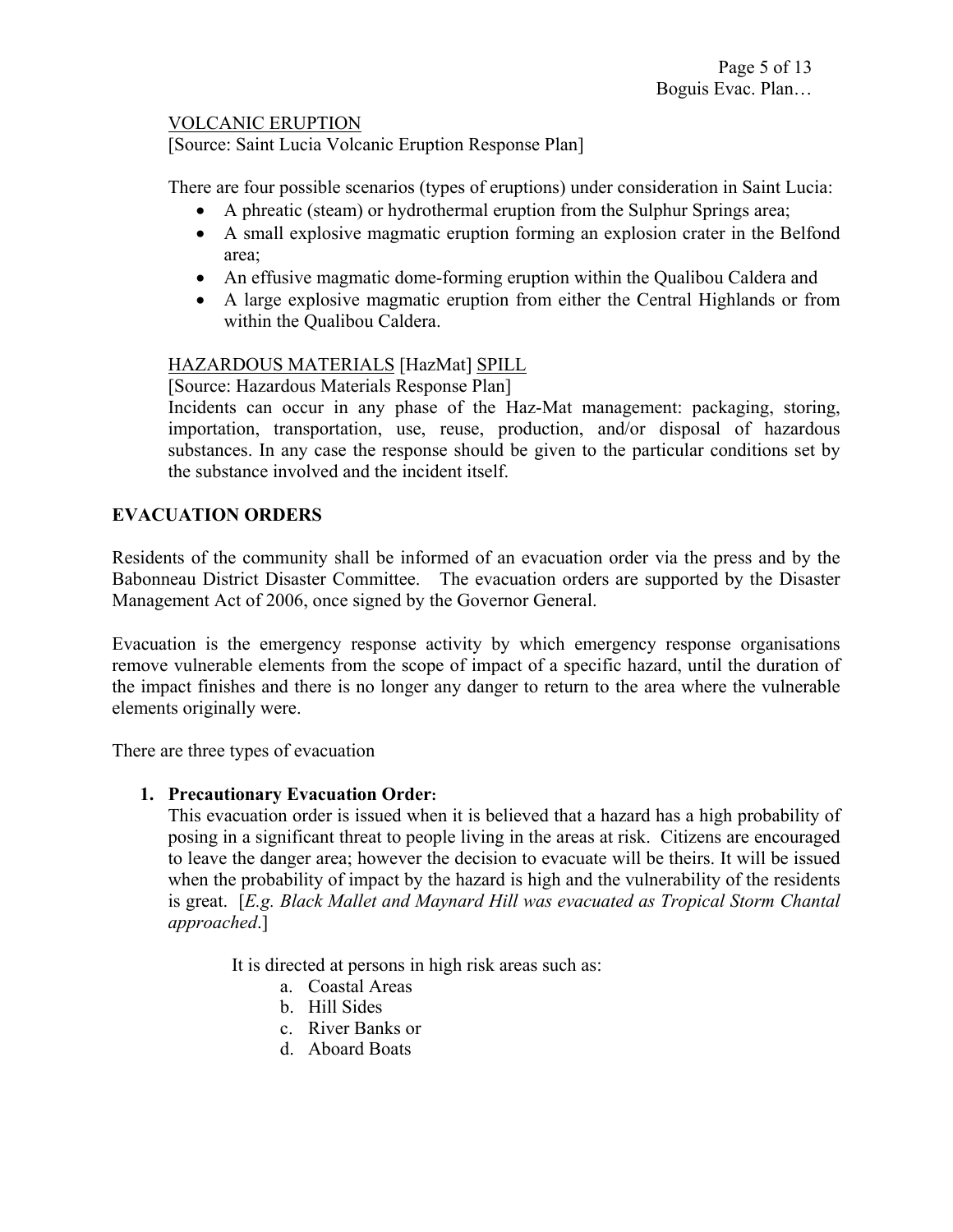#### **2. Recommended Evacuation Order:**

This evacuation order is issued to persons who may be at risk. The decision to heed a Precautionary Evacuation Order is solely that of the resident at risk. It will be issued in instances when it is believed that although the possibility of a hazard impacting an area is real, that the probability of impact is not high. For example, such an order may be issued to residents living in flood plains or areas prone to landslides when moderate amounts of rain are forecasted. [*E.g. Flood warnings from the Saint Lucia Met Service: Persons living in low lying areas.*]

#### 3. **MANDATORY / ENFORCED EVACUATION ORDER: THERE IS NO CHOICE**.

This evacuation order is issued when it is believed that a hazard is almost certain to adversely impact an area. After a Mandatory /Enforced Evacuation Order has been issued all persons MUST LEAVE the danger zone. THERE WILL BE NO CHOICE in the decision to evacuate. If persons are reluctant to leave then the Security Forces shall effect the evacuation. Such orders may be used in incidents of chemical spills. [*E.g. An order was given to Anse la Raye as Tropical Storm Lili approached.]*

#### **TRAFFIC MANAGEMENT:**

- 1. Traffic Laws will remain the same unless otherwise stated via announcements.
- 2. Inbound traffic will be restricted.
- 3. Traffic will not be permitted to drive "cross town". You must drive by the designated routes or as directed by safety officials.
- 4. Mass Transit [mini buses etc.] will continue to operate in rush hour status using normal routes. You should be able to take your normal bus route home.

#### **EMERGENCY EVACUATION:**

- 1. Depending on the location and extent of an emergency the pre-designated driving routes may not be usable.
- 2. Traffic Officers will divert traffic to the most effective routes available. Citizens should always follow the instructions of the Traffic Officers.
- 3. Persons with vehicles should drive to the Emergency Shelters assigned to their area as detailed in the matrix above or go to Family/Friends.
- 4. Persons who require assistance to get to their assigned Emergency Shelters should go to the pre designated Assembly Points [see matrix above] where they will be transported to the assigned Emergency Shelters.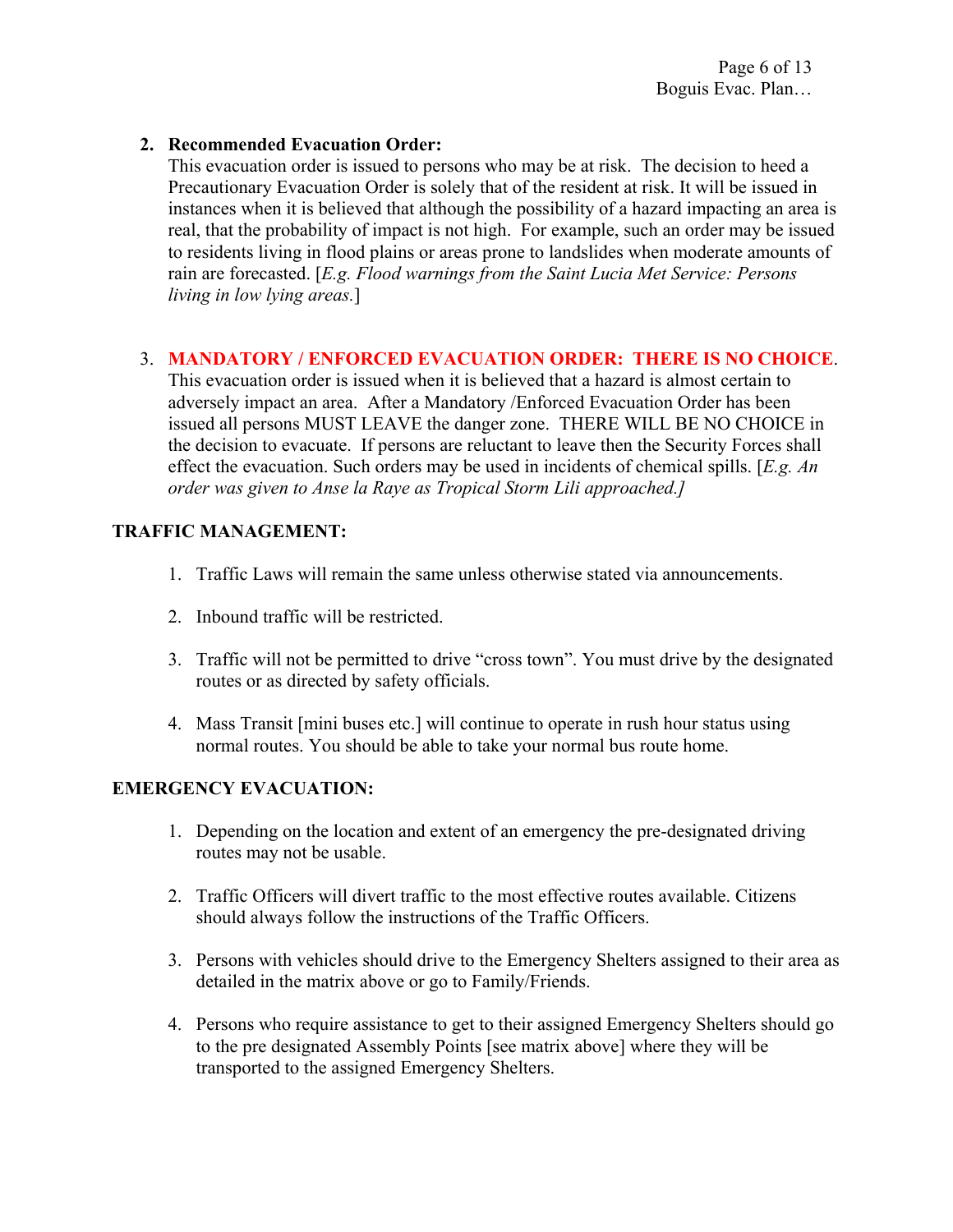- 5. If the size or location of an incident prevents the evacuation of any portion of the area and citizens must WALK. They should go to one of the pre-designated Assembly Points [see matrix above] where they will be transported to Shelters. [See map for locations]
- 6. Once at the shelters persons may make arrangements for personal transportation to family or friends.

| <b>Residential Area</b> | <b>Assembly Point</b>            | <b>Evacuation Route</b> | <b>Assigned Shelter</b>                                          |
|-------------------------|----------------------------------|-------------------------|------------------------------------------------------------------|
| Ching Bang Area         | <b>Boguis Combined</b><br>School | Main Road               | Babonneau Secondary School<br>$\&$<br><b>Babonneau RC Church</b> |
| Main Boguis Area        | <b>Boguis Combined</b><br>School | Main Road               | Babonneau Secondary School<br>$\&$<br>Babonneau RC Church        |
| John Street             | Cecil Area                       | Main Road               | Babonneau Secondary School<br>$\alpha$<br>Babonneau RC Church    |
| Ti Bom                  | The Pentecostal<br>Church        | Main Road               | Babonneau Secondary School<br>$\&$<br>Babonneau RC Church        |
| Assou Bar               | Cecil Area                       | Main Road               | Babonneau Secondary School<br>$\&$<br>Babonneau RC Church        |
| Desaplon                | Main Road                        | Main Road               | Babonneau Secondary School<br>&<br>Babonneau RC Church           |

### **EVACUATION ROUTES:**

#### **SHELTER MANAGEMENT:**

1. All existing laws of Saint Lucia shall be enforced in a shelter.

#### **TERMINATION OF EVACUATION AND RETURN:**

- 1. Entry into the evacuated community will not be permitted until the evacuation order has been rescinded.
- 2. The security of the community will be maintained until the majority of the residents have returned.
- 3. After the order for the termination of the evacuation has been issued, transportation will be provided for the return of the evacuees from the shelters to their residences.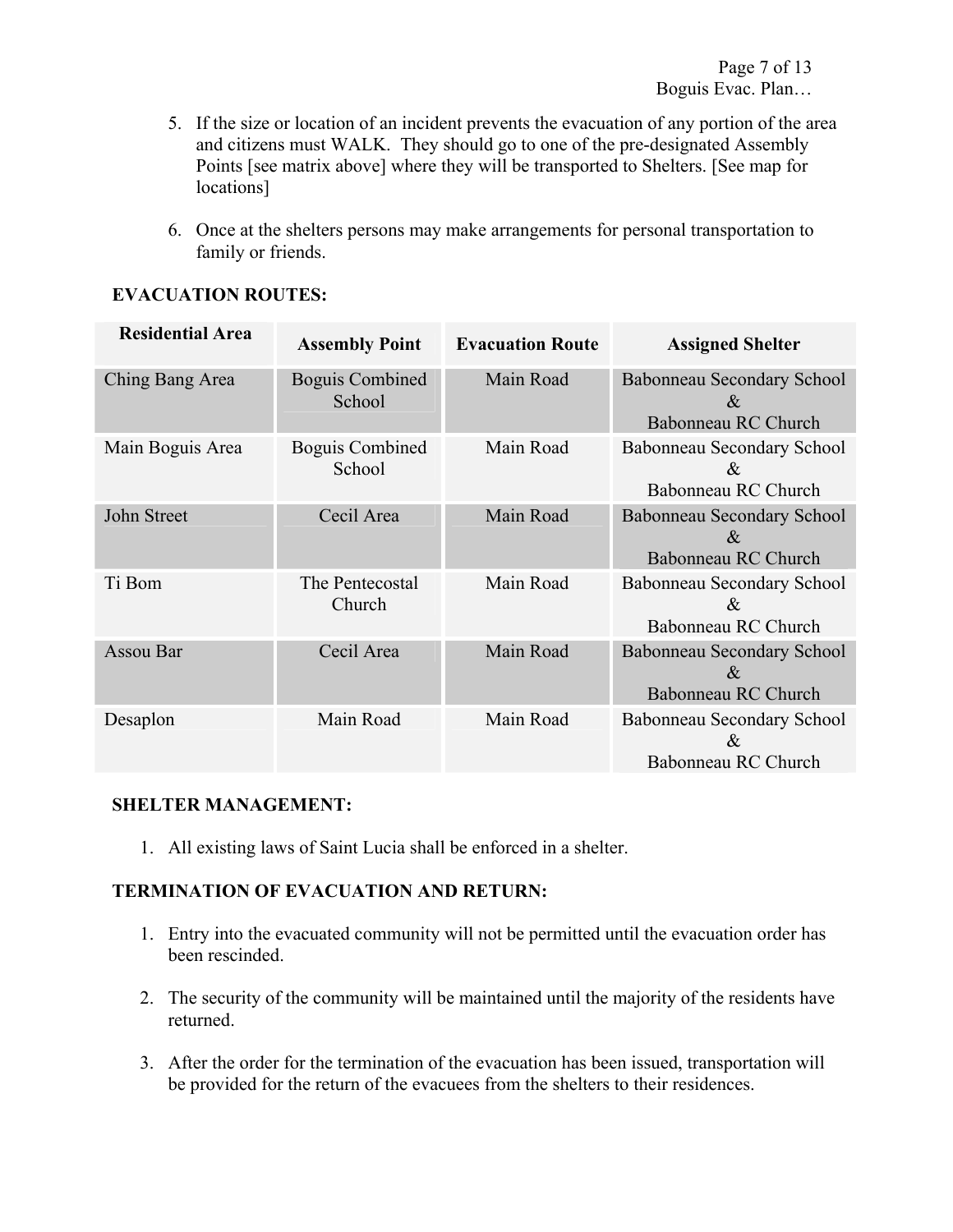#### **DISASTER SUPPLY KIT:**

As advocated by disaster managers a bag/suitcase/box must be packed with a range of important items. The case must be located in an area where it is easy to reach as the household evacuates the premises. The case must also be in a location that every one knows about.

It is recommended that the Kit should be equipped with the following. Of course any other item you feel is necessary should be added this list is only a guide. Some items are in use every day such as car keys, in such a case you should always know where they are.

#### **GENERAL**

- 1. Cash and Credit Cards
- 2. Medicine
- 3. Non perishable foods
- 4. Water
- 5. Torch Light with batteries
- 6. Special items for infants, elderly or disabled
- 7. Cell Phone
- 8. Charging Devices (Vehicle and Electrical)
- 9. Batteries
- 10. Charge all Electrical Devices [if there is time]
- 11. Medications
- 12. First Aid Kit
- 13. Insurance Papers
- 14. Drivers License
- 15. ID
- 16. Passport
- 17. Sewing Kit
- 18. Safety Pins
- 19. Pens (Markers)
- 20. Notebook
- 21. Car keys
- 22. Envelops
- 23. Zip Lock Bags
- 24. Watch/Clock

#### CHANGE OF CLOTHING

- 1. Socks
- 2. Underwear
- 3. T-Shirts
- 4. Pants (Uniform and Civilian)
- 5. Eye Glasses
- ICE: In Case of Emergency
	- 1. Emergency Contact List
	- 2. Doctors Contact Information
	- 3. Dentist Contact Information
	- 4. Eye Specialist Information

#### COMFORT ITEMS

- 1. Sleeping Gear
- 2. Sleeping Bag
- 3. Pillow
- 4. Blanket
- 5. Toys/Games etc.
- 6. Reading Material
- 7. Radio / Discman w/ earpiece
- 8. Game Boy
- 9. Laptop

#### HYGIENE KIT

- 1. Toothpaste
- 2. Toothbrush
- 3. Mouthwash
- 4. Dental Floss
- 5. Razor Blades
- 6. Razor
- 7. Shaving Cream
- 8. After Shave Lotions
- 9. Soap
- 10. Tampon / Pads
- 11. Lip Balm/Sunscreen
- 12. Toilet Paper

#### ANY OTHER ITEM AS NEEDED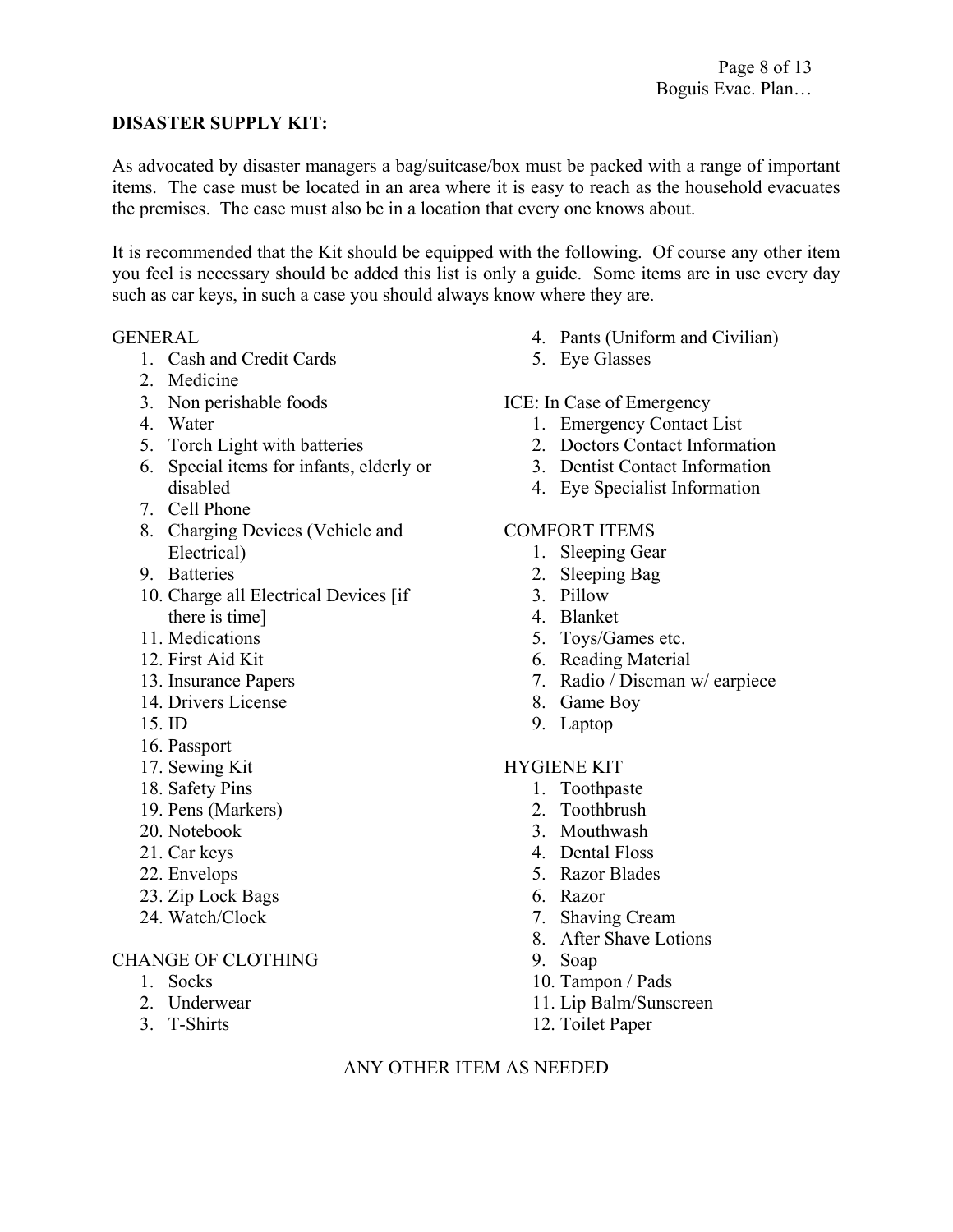#### **SAFETY CONCEPTS TO KEEP IN MIND:**

- 1. Know your buildings' emergency procedures. They are critical to your safety!
- 2. Always remain calm in any emergency.
- 3. If an evacuation is ordered, use your pre-designated route for leaving the downtown area.
- 4. If you cannot use your pre-designated route, heed all safety personnel instructions and/or follow the general flow of traffic.
- 5. Pre-plan with other family members or car poolers how each will get home or to a shelter [could be another home] in the event of an evacuation.
- 6. Plan and discuss secondary access numbers and meeting locations with your family members in the event that you unable to contact each other using normal methods.
- 7. Having decided upon the Shelter and the Assembly Point test yourself and your family. Run the test during the day and then the same test at night.
	- How long will it take to get from your home to the Shelter / Assembly Point?
	- Did you remember the Disaster Supply Kit?
	- As you satisfied that you took the shortest possible time?

#### **SPECIAL NOTE:**

1. Special Needs People:

The Ministry of Health through its network shall make arrangements for Special Needs People. Contact your Local Health Center or the Local Representative of the National Council of and for Disabled Persons for Details.

Areas for consideration include:

- a. The putting on of special aids [e.g. a caliper], special shoes etc. If there is very short time available for evacuation which does not permit enough time needed to put on these, Persons with Disabilities [PWD] should have an additional personal advance plan of evacuation that will consider evacuation without the support of those aids and appliances for such emergencies.
- 2. Animals [Large and Small] For Public Health and Safety reasons animals [livestock and pets] are not allowed in Public Emergency Shelters.
- **3.** As part of your Evacuation Planning you are to make arrangements for your animals. **a. DO NOT LEAVE ANIMALS TIED – THEY MAY DIE.** 
	-
	- **b. DO NOT SET THEM FREE TO FEND FOR THEMSELVES THEY MAY DIE.**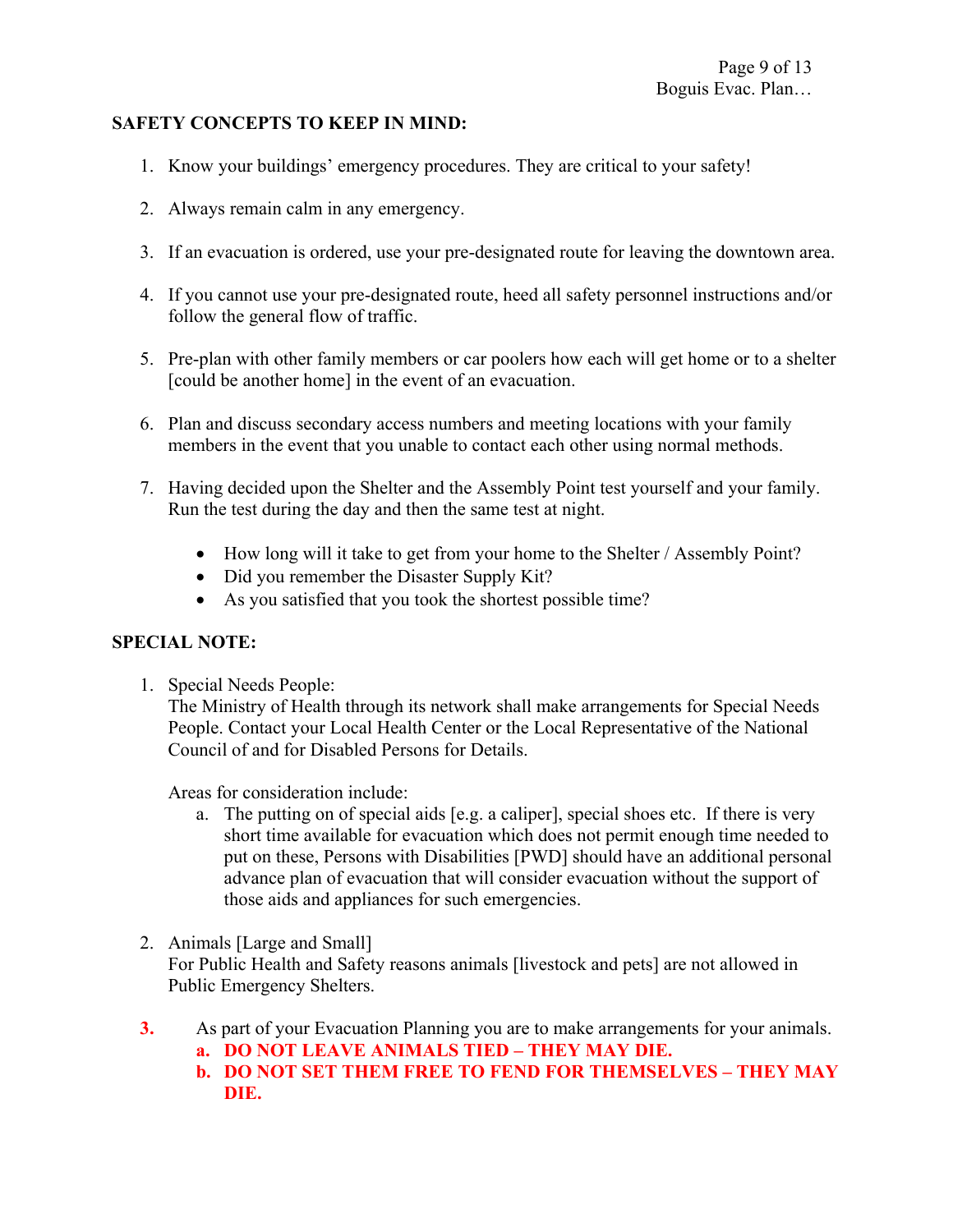#### **SUPPORTING DOCUMENTS:**

This Community Evacuation Procedure is supported by the complete set of Emergency Plans, Policies, Legislation and Standing Operating Procedures. The Saint Lucia National Evacuation Plan consists of:

Volume

- 1. Concept of Operations
- 2. Emergency Shelters [Annual List]
- 3. Special Needs Evacuation Plan
- 4. Animal Evacuation and Recovery Plan
- 5. Traffic Management Plan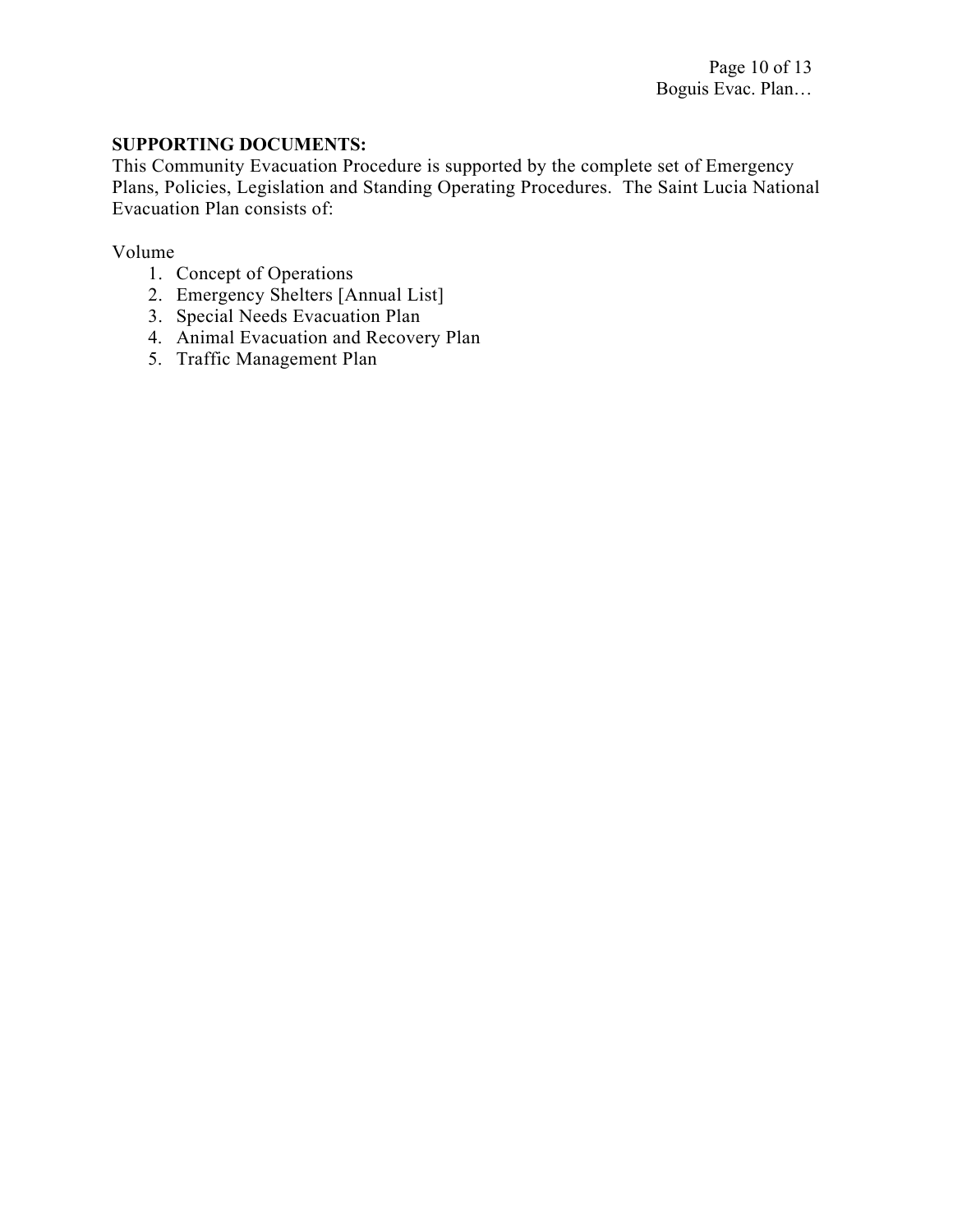## **Evacuation Route Map**

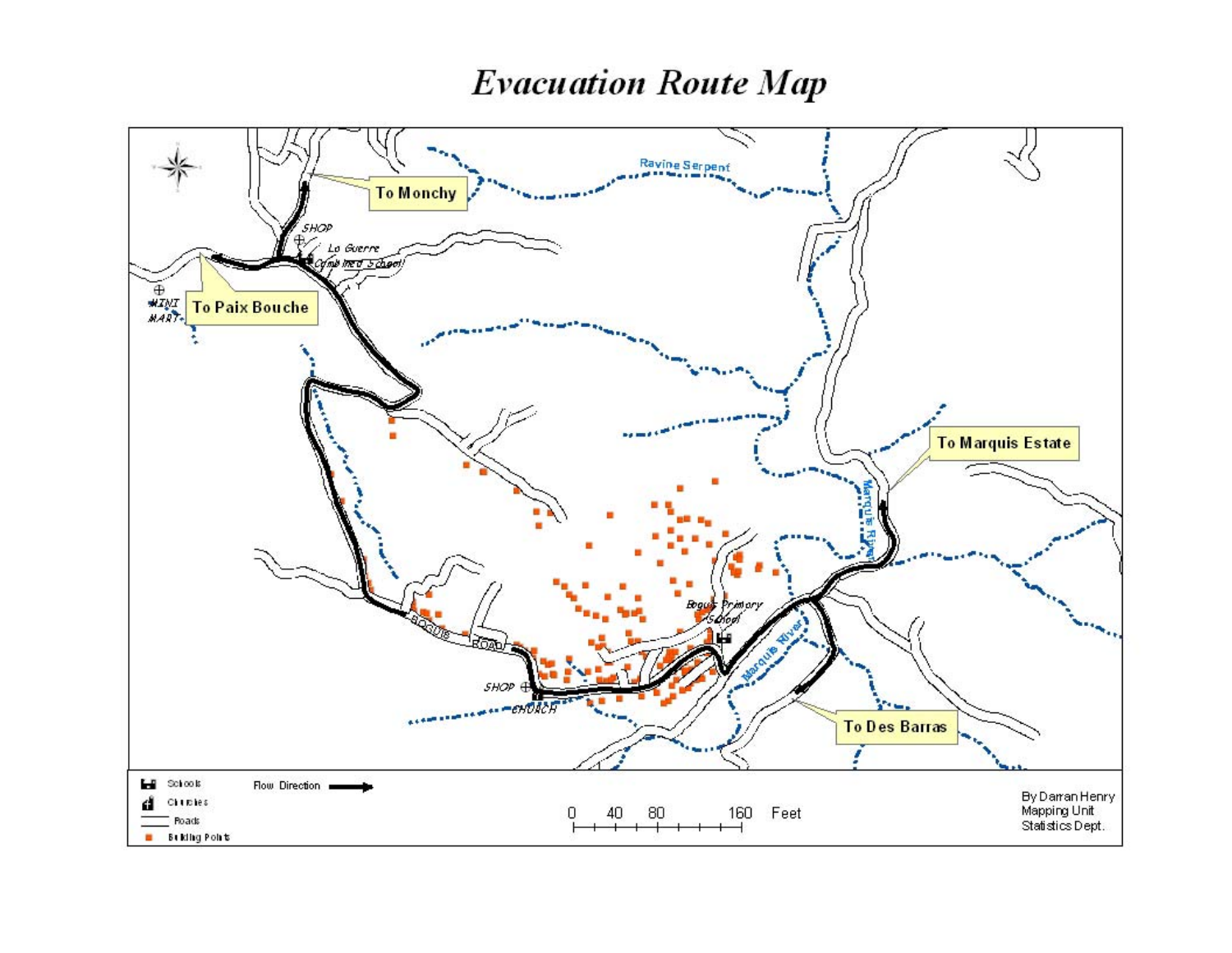### **Appendix 1 - Table for Individual Needs EMERGENCY STORAGE: BASIC 72 HR. KIT**

SOURCE: http://www.thebackpackersguide.com/72hrkit.htm

#### **1. FOOD.**

#### **A. Three Day Supply of Food (no refrigeration or cooking required):\***

Canned fish, pork, etc.  $(\frac{1}{2} \text{ lb/person})$ Milk  $(\frac{1}{2} \text{ lb/person})$ Crackers (l lb/person) Fruit [fresh or dried] (1 lb/person) Canned juice (46 oz/person) Peanut butter (½ lb/person)

\*This supplies daily 2100 calories and essential nutrients.

#### **Other substitution ideas:**

Nuts, raisins, fruit rollups, granola bars, dried beef, jerky, canned meats, crackers, instant pudding, presweetened powdered drinks, such as lemonade, box drinks, hard candy, candy bars, energy bars, and dry cereals.

#### **B. Three Day Supply of Food (some meals require cooking):**

No special backpacking food is required. It just needs to be lightweight, which generally means dry. All of these ingredients can be obtained at grocery stores. Most have a long shelf life and can be stored at home until needed. If an emergency occurred, it would be best to eat your perishable foods first. For the first day or so, you can take foods like fruits, vegetables and meats. The primary consideration is the weight.

Below is a recommended menu and intended as a guide only:

| Day            | <b>Breakfast</b>                                        | Lunch                                                     | <b>Dinner</b>                                                |
|----------------|---------------------------------------------------------|-----------------------------------------------------------|--------------------------------------------------------------|
| 1              | Granola Bars,<br>Fruit [fresh or<br>dried], Boxed Juice | Sandwiches, Fruit<br>[fresh or dried],<br>Box drinks      | Rice, Rolls, Butter<br>Fruit punch                           |
| $\overline{2}$ | Bread with jam,<br>butter, Milk                         | Sandwiches,<br>Fruit [fresh or dried],<br>nuts, Candy Bar | Pasta<br>[Spaghetti/Macaroni] with<br>sauce, cheese<br>Juice |
| 3              | Cereal (any kind)<br>Milk                               | Soup, Crackers<br>Fruit [fresh or dried],                 | Soup, Bread,<br>Fruit [fresh or dried]                       |